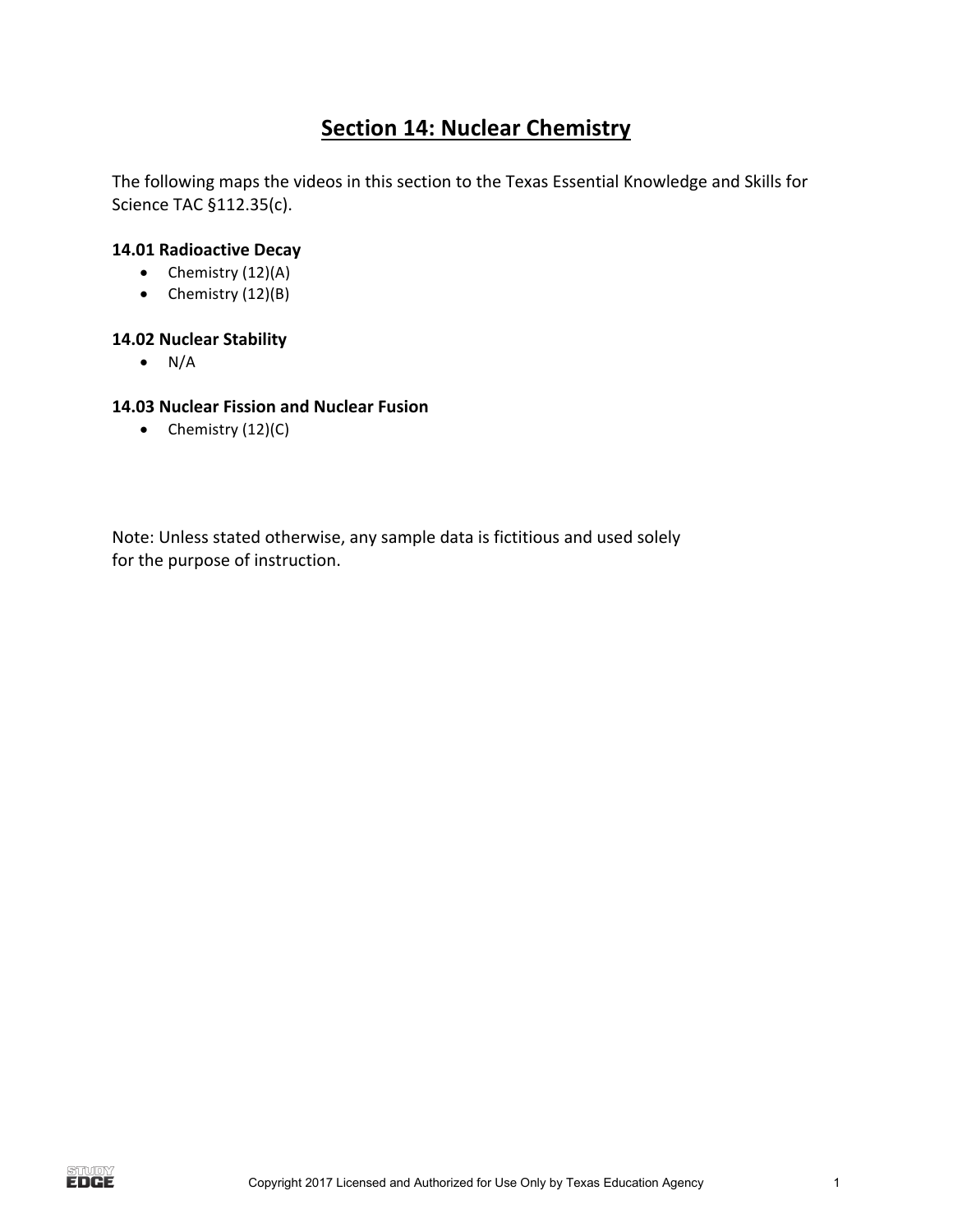### **14.01**

# **Radioactive Decay**

**Radioactivity** or **radioactive decay** is the spontaneous emission of rays or particles from certain elements, such as plutonium. The rays or particles emitted from the radiation source are called *nuclear radiation*. 

Chemical and nuclear reactions occur because certain atomic configurations are unstable and naturally give way to more stable atoms. Nuclear reactions begin with *radioisotopes*, which are unstable isotopes.

- Radioisotopes undergo changes in their nuclei to become stable.
- Unlike chemical reactions, nuclear reactions are not affected by changes in pressure or temperature or by the presence of catalysts.
- Nuclear reactions of a given unstable isotope cannot be slowed down, sped up, or stopped.

The spontaneous process of radioactive decay does not require an input of energy. Once an unstable isotopes decays, the process is not completed until a stable isotope is reached.

- During radioactive decay, the isotope emits radiation.
- There are three types of nuclear radiation:
	- o *Alpha radiation* (α) has low penetrating power. It cannot penetrate past clothing or a few sheets of paper.
	- o *Beta radiation* (β) has moderate penetrating power. It can pass through paper but is stopped by aluminum foil or thin pieces of wood.
	- o *Gamma radiation* (γ) has very high penetrating power. It can penetrate the body completely.

|                    | <b>Characteristics of Alpha, Beta, and Gamma Radiation</b><br>Penetrating<br><b>Symbols</b><br><b>Consists of</b><br>Charge<br>power |                           |      |           |  |  |  |  |  |  |  |
|--------------------|--------------------------------------------------------------------------------------------------------------------------------------|---------------------------|------|-----------|--|--|--|--|--|--|--|
| Type               |                                                                                                                                      |                           |      |           |  |  |  |  |  |  |  |
| Alpha radiation    | Alpha particles (helium nuclei)                                                                                                      | ${}^{4}_{2}He$ , $\alpha$ | $+2$ | Low       |  |  |  |  |  |  |  |
| Beta radiation     | Beta particles (electrons)                                                                                                           | $_{-1}^0e$ , $\beta$      | $-1$ | Moderate  |  |  |  |  |  |  |  |
| Gamma<br>radiation | High-energy electromagnetic<br>radiation                                                                                             | $\gamma$                  | 0    | Very high |  |  |  |  |  |  |  |

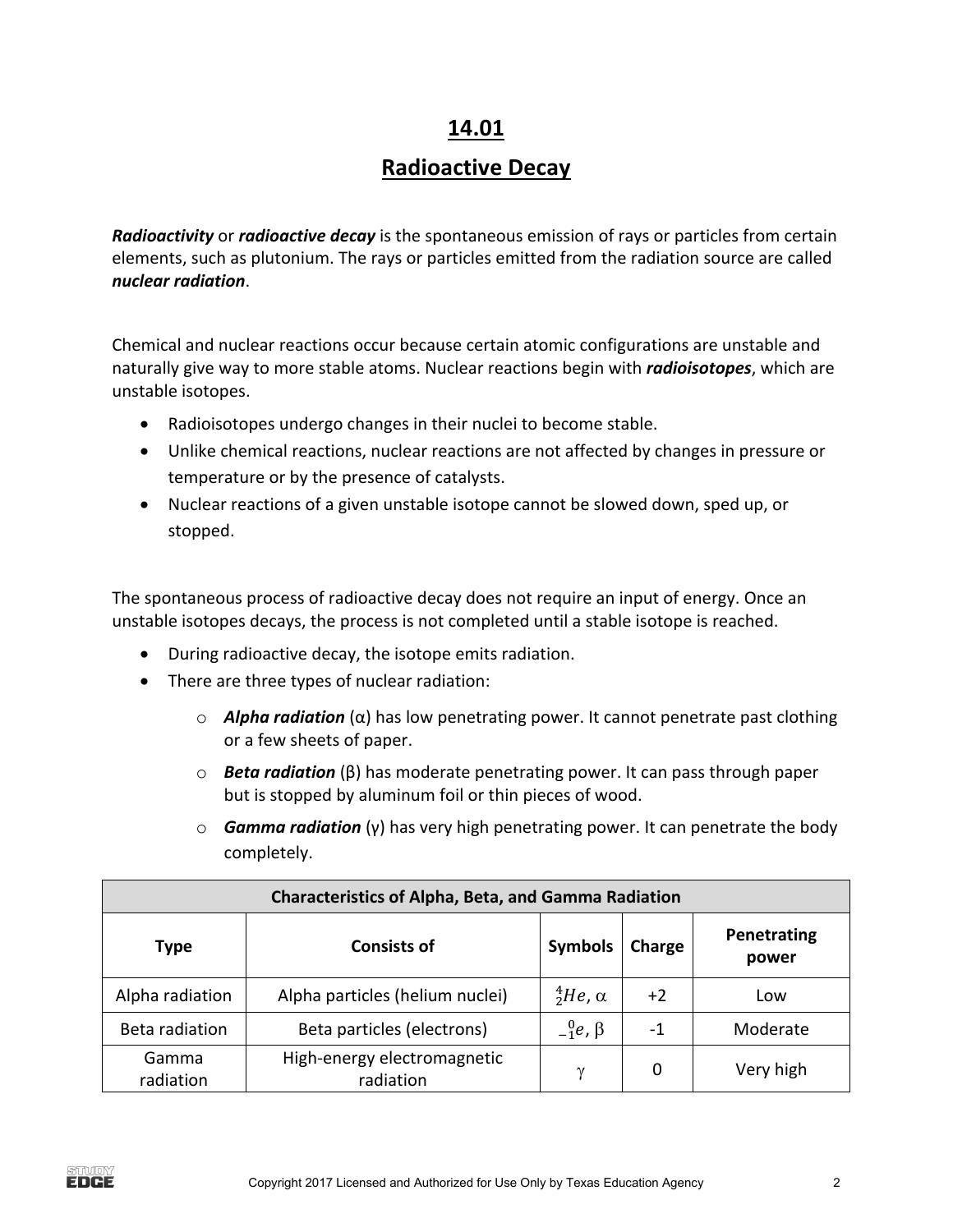#### **Nuclear Equation**

A **nuclear equation** is a way of expressing a nuclear reaction in writing.

- The symbols of the reactants are connected by an arrow to the symbols of the products.
- A balanced nuclear equation is also used to describe radioactive decay, with the sum of the mass and atomic numbers on the right equal to the sum of the mass and atomic numbers on the left.

$$
^{28}_{15}P \rightarrow -^{0}_{1}\beta + ^{28}_{16}S
$$

- Alpha and beta particles will alter the mass number and atomic number of nuclei, while a gamma particle does not alter the nuclei. Instead, gamma radiation will emit highenergy electromagnetic radiation, which is very dangerous.
- 1. Write the nuclear reaction for the radioactive decay of radon-219 when two beta particles, one gamma particle, and three alpha particles are emitted to produce a stable isotope.

2. Write a balanced nuclear equation for the radioactive decay of  $^{47}_{20}Ca$  to  $^{47}_{21}Sc$ .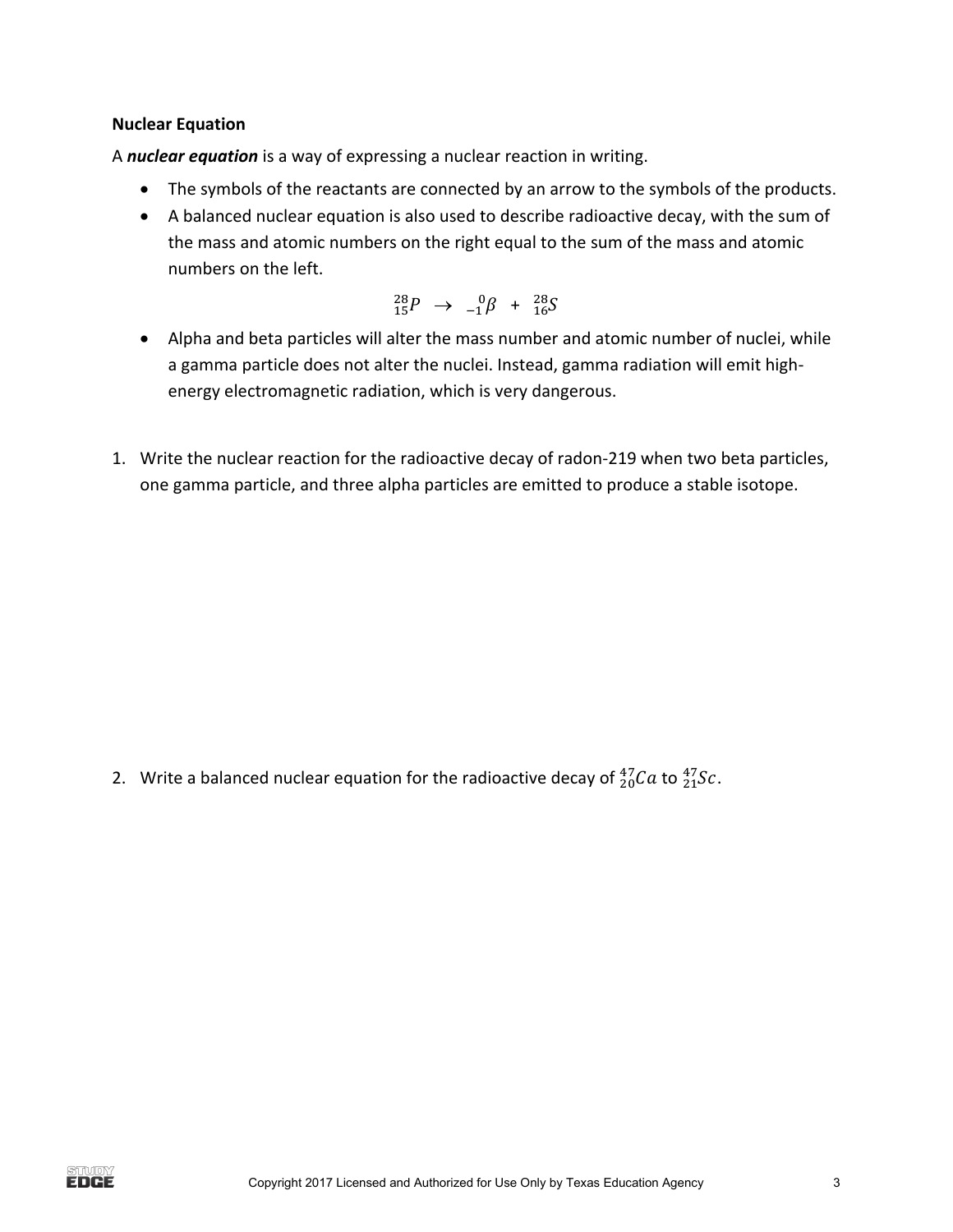### **14.02**

## **Nuclear Stability**

The stability of a nucleus depends on the ratio of neutrons to protons. The closer that ratio is to 1, the more stable it is. A graph of neutrons and protons will produce a **band of stability**, which describes the number of stable isotopes that are available for all atoms.

- All stable isotopes with 20 protons or fewer (up to calcium) have a ratio of neutrons to protons equal to 1.
- After calcium, all isotopes have a ratio of neutrons to protons greater than 1.
- Beyond bismuth, there are many unstable isotopes.
- The heavier the unstable nuclei, the shorter the lifetime of the element.
- Elements with an even number of protons have a greater number of stable isotopes than elements with an odd number of protons.

The neutron to proton ratio in a radioisotope determines the type of decay that occurs.

- When an unstable isotope has too many neutrons relative to the number of protons, it will undergo beta emission.
- There are also instances when an unstable isotope has too few neutrons relative to the number of protons. In that case, the isotope will undergo either electron capture or positron emission.
	- $\circ$  **Electron capture**  $\begin{pmatrix} 0 & 0 \\ 0 & 1 \end{pmatrix}$  occurs when the nucleus captures an electron, so it is written on the left side of the equation.
	- $\circ$  **Positron emission**  $\begin{pmatrix} 0 & 0 \\ 0 & 1 \end{pmatrix}$  is when a proton changes to a neutron.
- Atoms with atomic numbers higher than 83 are expected to decay by alpha emission.
- 1. Determine the probable mode of decay for the unstable nuclide in each pair below.

I.  $^{14}_{6}C$  and  $^{20}_{10}Ne$   $\hspace{1cm}$  II.  $^{32}_{16}S$  and  $^{242}_{96}Cm$ 

- A. I. electron capture, II. beta emission
- **B.** I. alpha emission, II. beta emission
- **C.** I. beta emission, II. alpha emission
- **D.** I. electron capture, II. alpha emission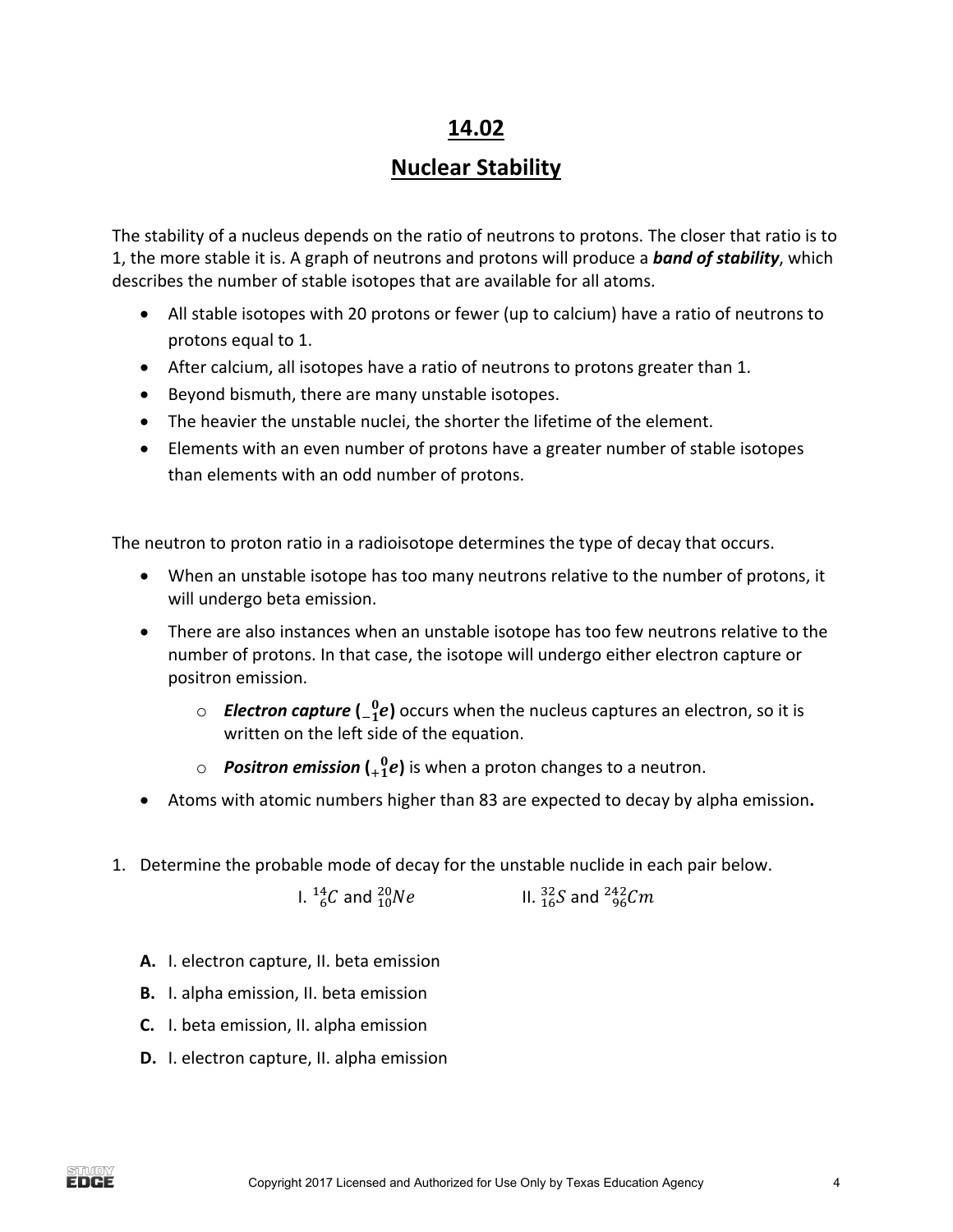### **14.03**

# **Nuclear Fission and Nuclear Fusion**

The nuclei of certain isotopes are *fissionable*, meaning they can be split into smaller fragments. *Nuclear fission* is a process that releases enormous amounts of energy. In a nuclear fission reaction, the fissionable isotope is bombarded with neutrons, causing a chain reaction that creates more neutrons.

- In an uncontrolled nuclear fission reaction, all of the energy is released in a matter of seconds.
- A nuclear reactor releases the energy slowly so that it can be conserved and used safely.
- The control of a nuclear fission reaction can be maintained using two different methods:
	- o **Neutron moderation** Slows down neutrons so the reactor fuel can capture them to continue the chain reaction, which helps moderate neutron capture
	- o **Neutron absorption** Decreases the number of slow-moving neutrons, which causes the fission to occur slowly

Common elements used in nuclear fission reactions are  $^{235}_{92}U$  and  $^{239}_{94}Pu$  because they are large enough to break up into smaller particles. A nuclear fission chain reaction has three general steps:

- 1. **Initiation.** The reaction of a single atom is needed to start the chain reaction. For example,  $^{235}_{92}U$  is initiated by the capture of a neutron.
- 2. **Propagation.** This part of the chain reaction repeats continuously to yield more products. For example,  $^{235}_{92}U$  produces  $^{141}_{56}Ba + ^{92}_{36}Kr + 3^1_0n$ , and with the production of three more neutrons, the chain reaction can continue.
- 3. **Termination.** The chain reaction eventually ends, either when the reactants are used up or, as with certain isotopes (such as  $^{235}_{92}U$ ), when the donation of neutrons stops.

*Nuclear fusion* occurs when nuclei combine to produce a nucleus of greater mass.

- Solar fusion and hydrogen bombs are examples of nuclear fusion.
- The products of a nuclear fusion reaction are more stable than the reactants, so the process releases a large amount of energy.
- One of the limitations of fusion reactions is that they occur only at very high temperatures.

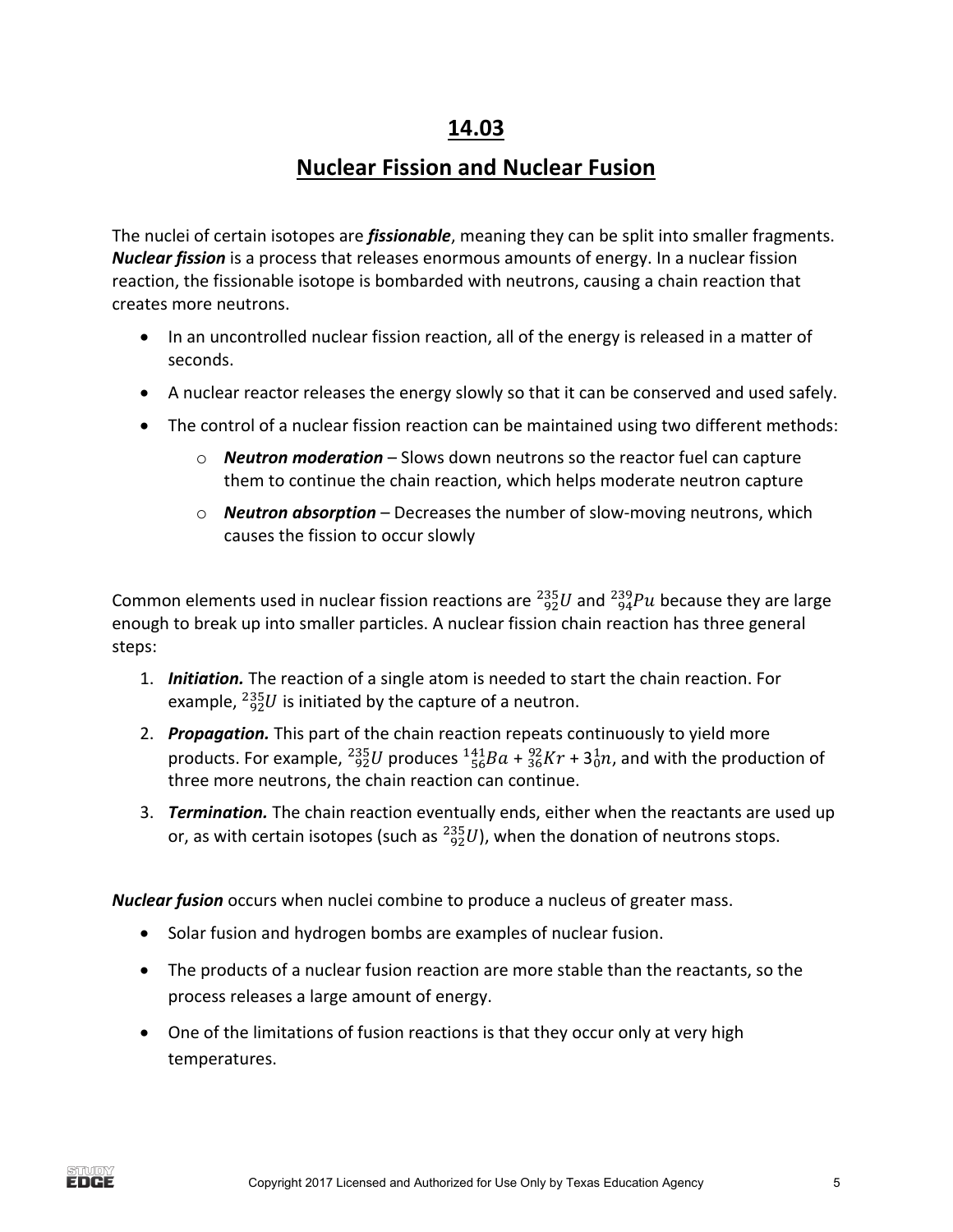1. Is this reaction a fission or fusion reaction?

 ${}^{84}$ Kr +  ${}^{1}$ n  $\rightarrow$   ${}^{48}$ Ca +  ${}^{36}$ S +  ${}^{1}$ n

- 2. Which of the following statements is *false*?
	- A. Nuclear power plants generate heat through nuclear fission reactions.
	- **B.** Nuclear fission occurs when a heavy, less stable nuclide is split into lighter, more stable nuclides.
	- **C.** Nuclear fusion occurs when lighter, less stable nuclides combine to form a heavier, more stable nuclide.
	- **D.** An alpha particle has more penetrating power than a gamma particle.